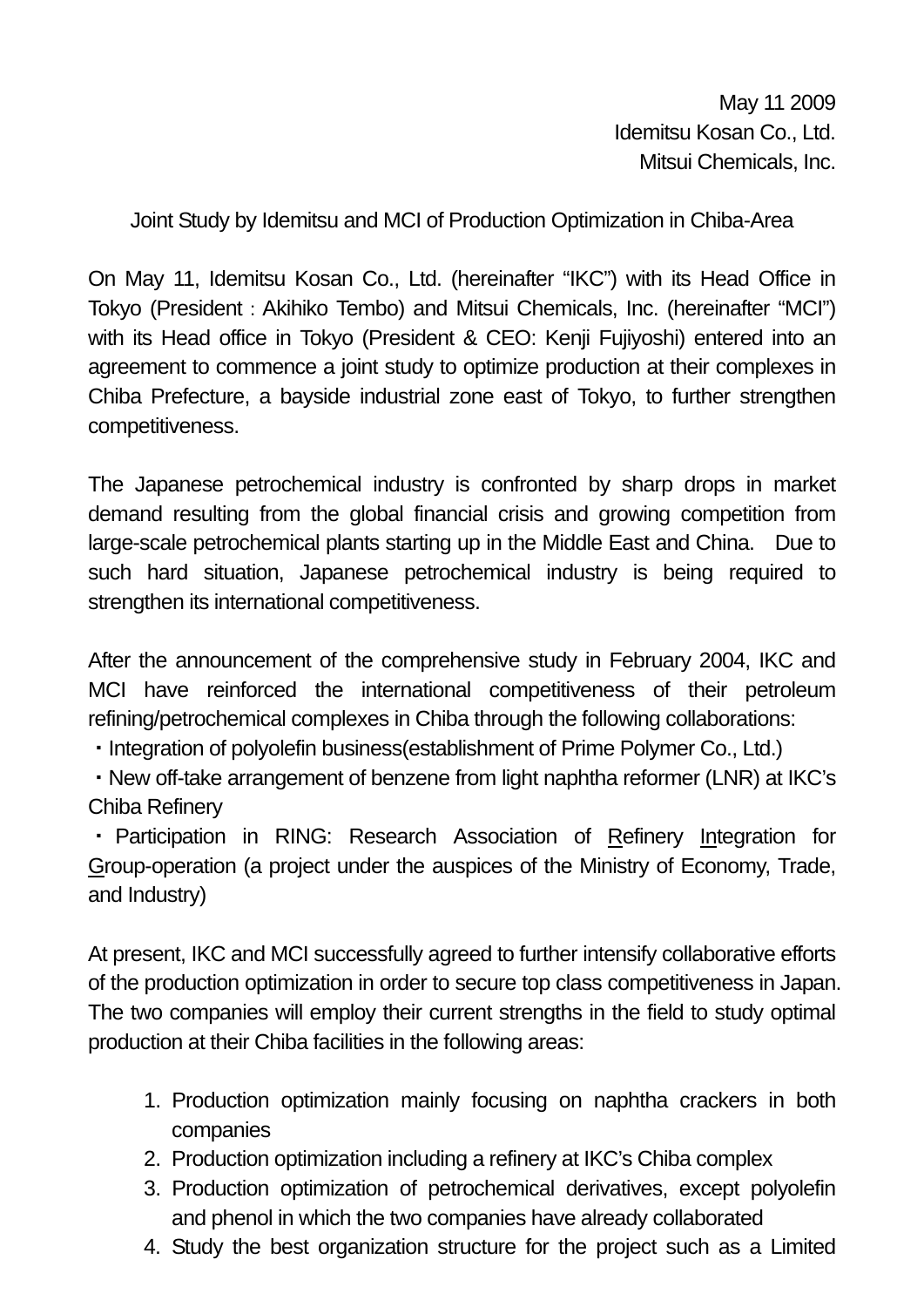Liability Partnership (LLP).

Expected results of the collaboration:

- 1. The establishment of the most optimized production centering on naphtha crackers, and the realization of top-class competitiveness marketing in Japan.
- 2. Enhancement of the competitiveness by further effective utilization of refinery products for petrochemicals.

The two companies will pursue feasibility studies for a period of 6 to12 months. Upon successful agreement subject to the conclusion of the studies, the companies will start any collaborative operation by establishing a LLP for the joint project.

IKC and MCI will also continue to pursue collaboration possibilities in other various areas such as specialty chemical products which are suited to the high technology possessed by the two companies.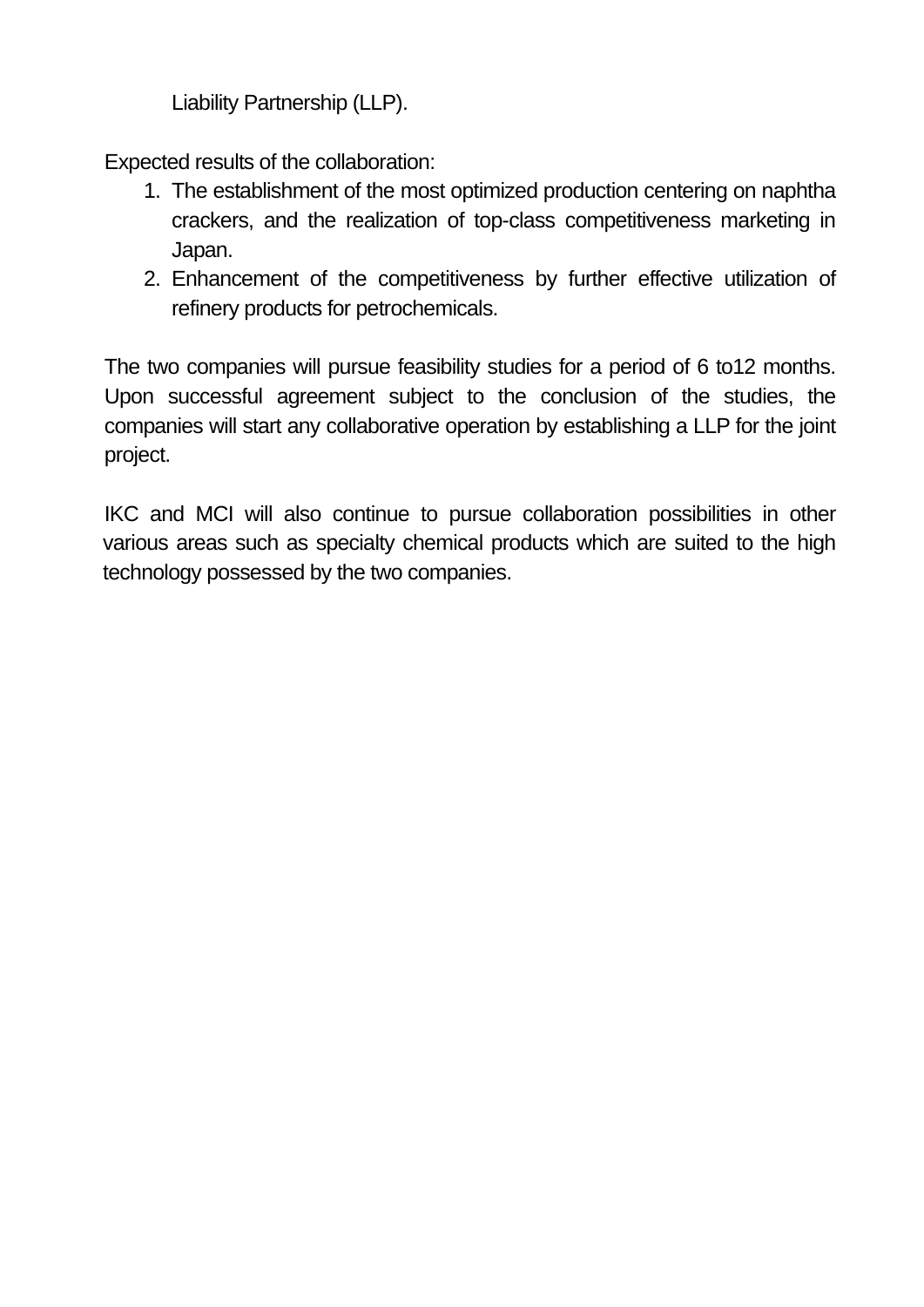【Reference on Limited Liability Partnerships (LLP)】

-- LLPs were introduced in 2005 to promote start-ups, joint ventures, and collaborative operations between companies.

-- Features of LLPs versus stock company

| Category              | <b>Stock company</b>              | LLP                                               |
|-----------------------|-----------------------------------|---------------------------------------------------|
| 1. Legal Status       | Corporate status                  | Non-corporate status                              |
| 2. Liability          | Limited                           | Limited                                           |
| 3. Taxation           | Corporate Tax                     | Pass-Through Taxation                             |
|                       |                                   | Prevention<br>double<br><sub>of</sub><br>taxation |
| 4. Capital            | P/L allocation basically pro rata | P/L allocation flexible                           |
| Contribution&         | with member capital               |                                                   |
| <b>P/L Allocation</b> | contribution                      |                                                   |
| 5.Governance          | Subject to laws, e.g., Board of   | Subject to the agreement of                       |
|                       | Directors/Voting rights           | partners                                          |
| <b>6.Startup Cost</b> | Registration 0.7% of capital      | Registration 60,000 yen                           |